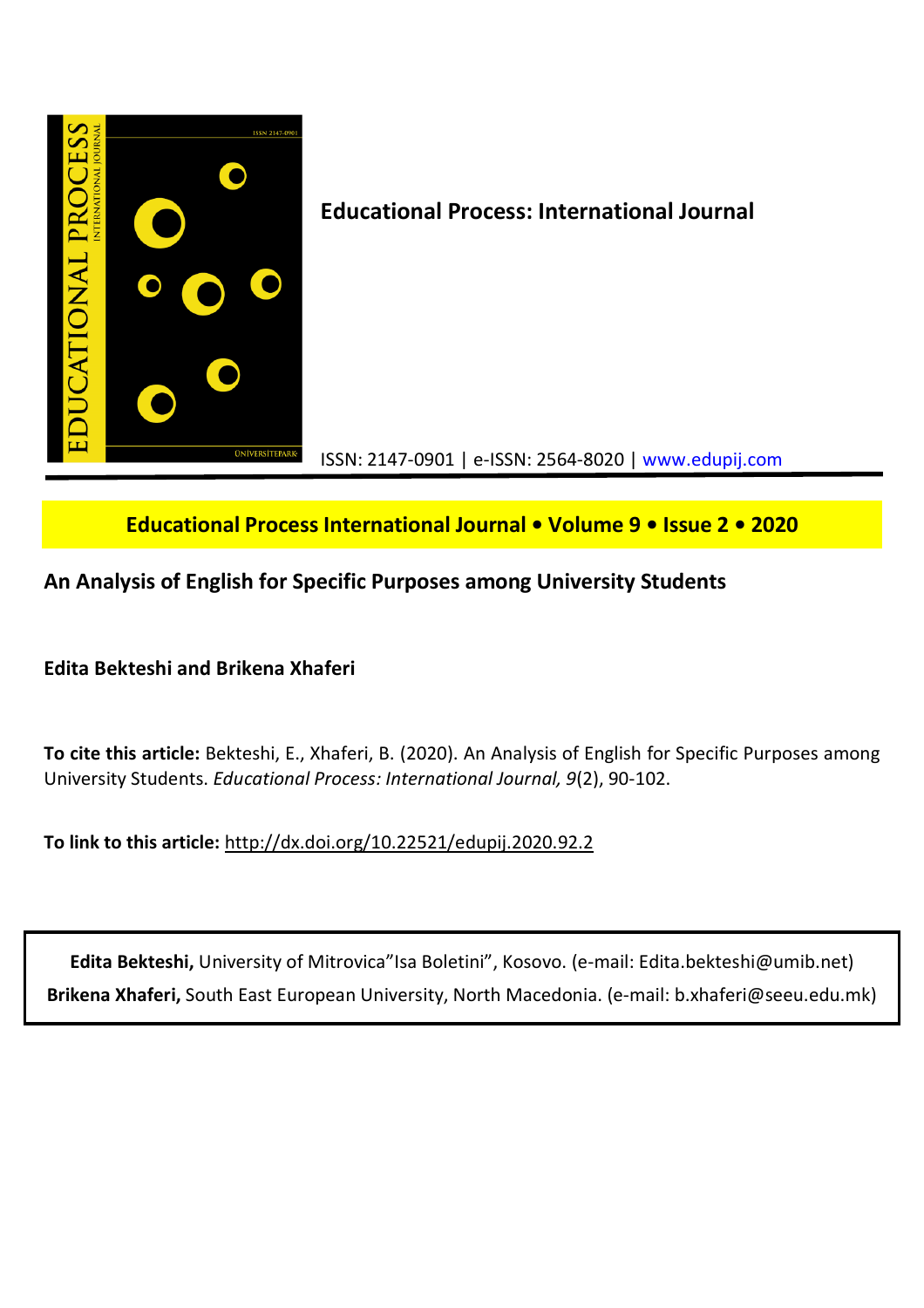EDUPIJ • Volume 9 • Issue 2 • 2020 • pp. 90–102.

# **An Analysis of English for Specific Purposes among University Students**

EDITA BEKTESHI and BRIKENA XHAFERI

## **Abstract**

The study gives an account of English for Specific Purposes (ESP) within the engineering field, students' willingness to learn professional English vocabulary, and ESP issues related to Higher Education Institutions (HEIs). The study investigates students´ need to learn English through data analyzed in a descriptive and exploratory study, focusing on the students' perceptions about ESP based on their English language level and ESP learning practices, and its integration within HEIs. A questionnaire was completed by 239 university students and 16 face-to-face interviews were held. The collected data were subjected to SPSS statistical analysis and the results were then analyzed and discussed. The study identified that university students can acquire professional vocabulary in English language classes, providing high levels of stimulus for future job opportunities in the engineering field. The highest priority for the students was learning ESP for employment purposes, with the primary focus being the enhancement of their communicative skills.

**Keywords:** Higher education, university, ESP, students.



………………………………………........….....………………………………...…………… EDUPIJ • ISSN 2147-0901 • e-ISSN 2564-8020 Copyright © 2020 by ÜNİVERSİTEPARK edupij.com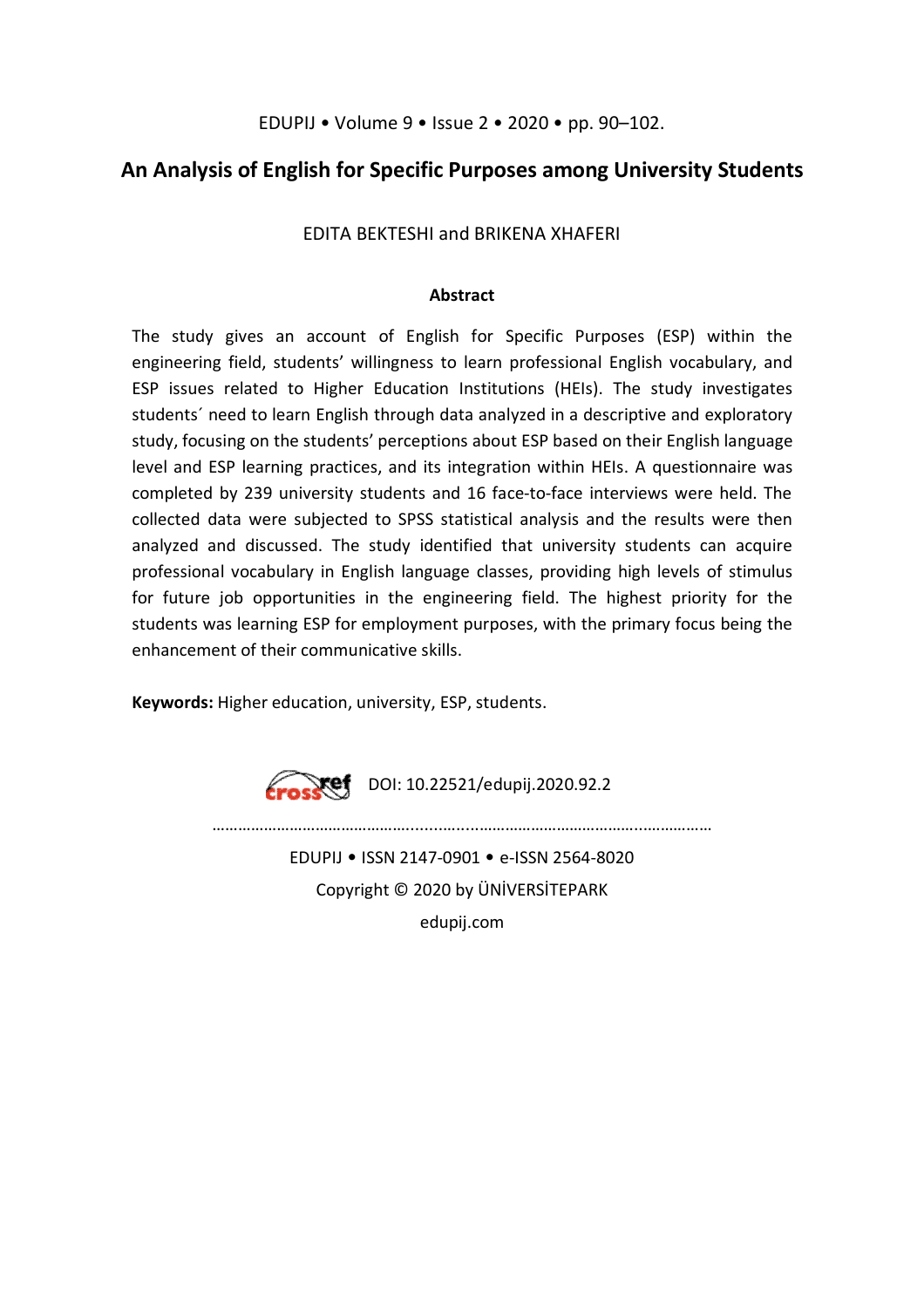### **Introduction**

English Language Learning (ELL) fulfills the role of bestowing non-native speakers of the language with significant advantages as students of Higher Education (HE), placing them in a more privileged position in terms of securing future employment. Starting from English for Science and Technology (Swales, 1985), the needs and developments of the 21st century have impacted considerably on English language learning and teaching in different specific fields. As such, "English for Specific Purposes" (ESP) has become an indispensable and integral course of many fields of learning. One of these fields is engineering, and this disciplinary vocabulary remains one of today's most challenging areas for language learners (Gablasova, 2015; Wu & Lou, 2018). English has become the international language of almost all professional spheres of international communication (Rackevičienė, Janulevičienė, & Mockienė, 2019).

Nowadays, teaching English to engineers is considered a very detailed and demanding course (Cheremissina & Riemer, 2001). The teachers´ role in ESP courses is crucial, as the criticality of teaching English in the field of engineering is significant in terms of its content, methods, and also technique (Cheremissina & Riemer, 2001). Engineering terminology includes topics that deal with the understanding of technical manuals, as well as shapes and sizes, dimensions, equipment and tools, and everything else that requires knowledge of engineering-based English language. However, today's focus is on the learner, with the saying "teachers know best – what to teach and how to teach it," now being replaced by "adopting the learners' needs, wants and deficiencies," in order to learn (and acquire) the expected level of the English language. As indicated by Nunan (1999) and also Brown (2000), the teaching today is designed and conducted so as to respond to the learners´ needs; that is, "the focus is now on the learner" (Gözüyeşil, 2014). As such, it is crucial to include learners into the decision-making process through preparation and adherence to a learnercentered curriculum within a learner-centered approach (Gözüyeşil, 2014).

When discussing the combining of English teaching and engineering, it is difficult to decide what aspects of the English language to teach to engineering students. Offering students the ESP teaching-learning opportunity helps them to develop adequate and comprehensive professional engineering and English language skills, which has increasingly become a necessity for today's learners. Such ESP teaching and learning opportunities help students to develop specific professional English language proficiency through exposure to discipline-specific language (Arnó-Macià & Mancho-Barés, 2015).

In today's job market, having superior knowledge of professional engineering vocabulary may be considered notable. As such, when discussing the purpose of learning English language for the engineering field, the features, vocabulary, and the layout are recognizably different from general English language classes. This makes English language teaching in engineering classes somewhat different when compared to general classes, and which justifies the need for a different teaching method and approach. As pointed out by Cheremissina and Riemer (2001), Rackevičienė et al. (2019), and Wu and Lou (2018), learning is achieved where the student is focused on particular terminology and communication skill areas that are required by their particular professional field, or through the application of a collaborative teaching and learning approach (Bekteshi, 2017; Little & Dieker, 2009). This implies the need for teaching and learning approaches that employ the most up-to-date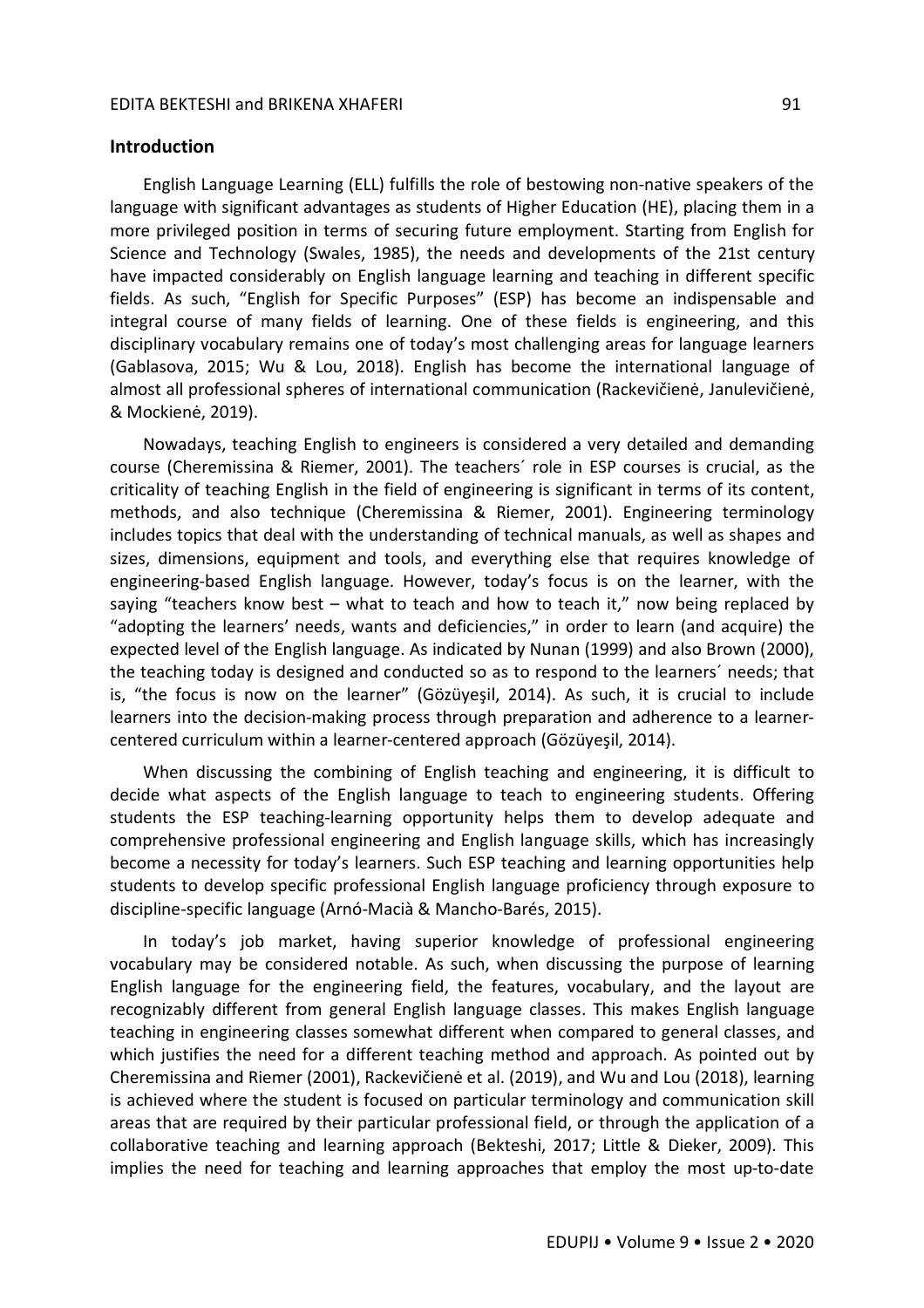methods of teaching; specifically those that include the use of multimedia and Internet technologies as unlimited learning resources, or more often referred to as "Computerassisted language learning" (CALL). As Brown (2000) pointed out, this area of teaching requires the use of collaborative projects, peer editing of compositions, computer-adaptive testing, and speech processing.

### *English Language at Engineering Faculties in Kosovo*

With the English language recognized not as "a" global language, but as "the" global language (Cheremissina & Riemer, 2001; Rackevičienė et al., 2019), in recent years Kosovan Higher Education has implemented a Professional English Skills Development course in order to complement specific programs of learning such as engineering. Therefore, engineering students in Kosovo today are provided with specific English language learning taught in the classroom setting. This five-credit course (or four credit depending on the department), serves to bridge language issues not only between different cultures but also between General English and Specific English (Cheremissina & Riemer, 2001; Wu & Lou, 2018). As such, this course is required across all departments, and the students are generally aged between 18 and 21 years old, and whose first language background is Albanian.

Although students can choose between two foreign languages, English and/or German, in Kosovan faculties of engineering, the priority preference is English. However, large student groups and a lack of English language entry tests at these faculties make English teaching in engineering classes rather challenging. Instructors face varied and difficult problems, that is: different levels of English proficiency, with mixed groups of weak, average, and advanced students in terms of the English proficiency level, students' continued use of the their first language, as well as some students who are active and some that are passive, and equally introverted or extrovert. It is clear that such diversity in classes (Brown, 2000) produces a variety of interests and also a variety of studying paces (Gupta, 2013), according to each students' particular needs. Based on these factors, it is difficult to determine the aims and expectations of the students (Gözüyeşil, 2014).

Despite most ESP teachers experiencing acute difficulties when teaching to such diverse student groups, English is still considered as an important factor that enhances students´ development (Nilsson, 2017). Brown (2000), Ginting (2017), and Lightbrown and Spada (1999) all pointed out that interaction in the language classroom is the key to successful communication, and can be achieved through the use of a collaborative teaching approach (Bekteshi, 2017; Little & Dieker, 2009). However, Kosovan HE students lack the opportunities to use the English language for daily interaction due to the large numbers of students in each class, as well as the wide variety of the students' language proficiency. More precisely, Kosovan engineering students follow a syllabus that includes the "English for Specific Purposes" (ESP) course at the undergraduate level which is delivered to large student groups. All Kosovan engineering faculties, both state and private, generally introduce the ESP course during the first year (1st and 2nd semester), but that can vary depending on the program; such as in some engineering departments it is given in the first year (1st semester) and the second year (3rd semester). On the whole, it is a two-semester course that is comprised of communicative, collaborative, and theoretical classes.

English is taught as from age eight (i.e., third grade) in Kosovan schools according to the Common European Frame of Reference (CEFR) for languages, and which continues as ESP in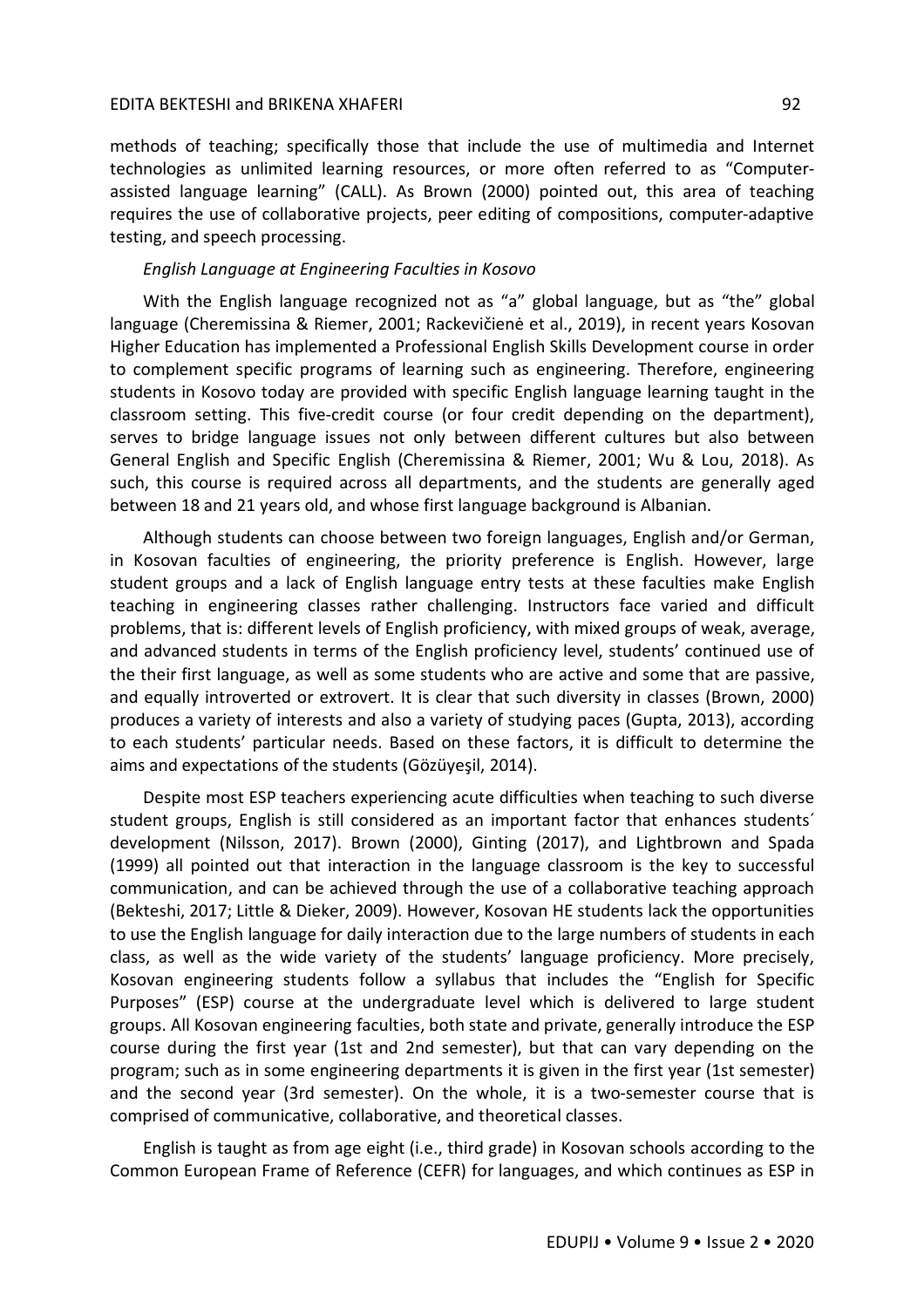HE as a mandatory subject at the undergraduate level for two semesters. The primary aim of the current study, therefore, is to understand first-year (undergraduate) students´ needs related to their English language learning, and the requirement for them to take responsibility for their own learning, as is expected at the HE level, and to help enable students to succeed professionally beyond HE. Similar studies have been conducted in Spain and Austria (Arnó-Macià, Aguilar-Pérez, & Tatzl, 2020), as well as in Lithuania (Rackevičienė et al., 2019), Russia (Cheremissina & Riemer, 2001), Turkey (Gözüyeşil, 2014), and China (Wu & Lou, 2018), and it is therefore hoped that the results of the current study will help the English language teachers working in Kosovan HEIs to adapt their teaching material and teaching approach based on their students' specific needs and interests. In this way, the students will be better able to accept responsibility for their own language learning and to become more autonomous learners. The current study aims to shed light on the ESP activities and strategies that can make the most of today's ESP courses in engineering, and to highlight what and how Kosovan HE students can benefit from ESP courses in the engineering context.

The aim of the current study is to examine how an English language course for engineering affects the students´ language development based on their language background and their interest to further their language learning. For this reason, the study aims to provide insight on the use of ESP according to the following attributes:

- the ability of engineering students to learn ESP at the HE level based on their English language proficiency level;
- engineering students' perceptions on professional vocabulary; and,
- the effects of tailoring English language courses at the HE level according to the students´ needs.

### **Methodology**

Based on the aims of the study, an online survey was adapted and modified from the works of Gözüyeşil (2014) and also from the Questionnaire for Non-English-Background Students that was implemented at the University of Auckland, New Zealand (Gravatt, Richards, & Lewis, 1997). Additionally, questions for face-to-face interviews were also prepared.

### *Data Analysis*

Data was collected directly from the participant students via an online survey that was developed in order to determine HE students' ESP needs for engagement in learning professional English, as well as to enhance their communicative skills within the classroom learning context. More precisely, the online survey was applied as the study's focus was according to a particular kind of analytical method commonly used in language classrooms to teach ESP in the field of engineering. The survey included 16 questions regarding ESP, as well as the respondents' level of English language knowledge, their age, gender, and background. The students´ responses were analyzed through SPSS statistical analysis.

### *Background of participants and study context*

The first-year and second-year undergraduate students who participated in the study (*N* = 239) were from the Mechanical Engineering, Electrical Engineering, Computer Sciences, Architecture, Construction Engineering, and Food Technology departments.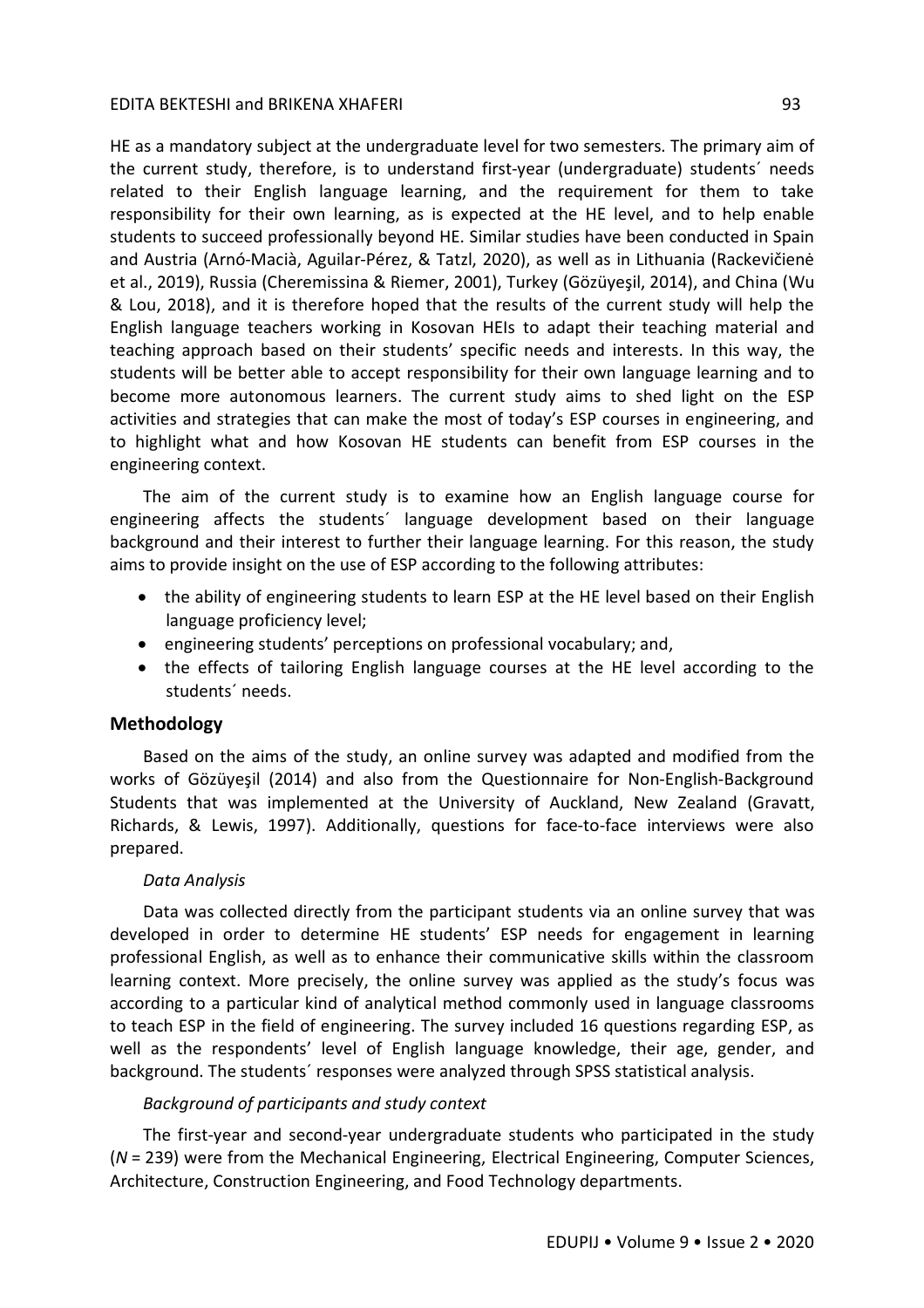These engineering faculty students were contacted directly by their ESP instructor during their ESP course lessons and asked if they were willing to participate in the current study. The online survey was then distributed to the participants in May 2019, and a total of 239 students completed the survey on a voluntary basis.

In order to add a qualitative aspect to the study, face-to face interviews were also held with 16 of the students who were selected at random. A set of 12 interview questions were prepared in advance and related to the students' opinions and perceptions about learning English in the field of engineering, and, as previously mentioned, was based on a questionnaire applied at the University of Auckland (Gravatt et al., 1997). The collected qualitative data were systematically analyzed by employing qualitative analysis techniques. Audio recordings of the interviews were carefully transcribed, and then the transcripts clarified with the interviewees before the interview statements were summarized.

### **Results**

The first part of the online questionnaire gathered demographic information about the participants, followed by questions about their level of competence in English language proficiency based on a scale where  $1 =$  "Elementary,"  $2 =$  "Pre-intermediate,"  $3 =$  "Intermediate,"  $4 =$  "Upper-intermediate," and  $5 =$  "Advanced." In the second section, the respondents were asked questions based on a 5-point, Likert-type scale that ranged from "strongly agree" to "strongly disagree."

With regards to English language proficiency, the participants' levels varied, with xx% as Elementary (*n =* 21), xx% as Pre-intermediate (*n =* 40), 42.2% as Intermediate (*n =* 96), xx% as Upper-intermediate (*n =* 57), and xx% as Advanced (*n =* 25). As can be seen, 42.2% was the largest group of students who self-reported as being at the Intermediate level, followed by the 23.8% at the Upper-intermediate level. All students were attending public HEIs; however, none of the students had previously studied ESP. The participants' gender split/ratio was found to be 59% male (*n =* 142) and 40.6% female (*n =* 97), with their ages ranging from 18 to 25 years old, with an average of 20 years old. Also, the responses showed that over 41% of the participants stated that they were able to freely communicate in the English language with their siblings.

The collected data also showed the student numbers according to their department, as Mechanical Engineering, Electrical and Electronics Engineering, Computer Sciences, Construction Engineering, Food Technology, and Architecture.

| Department                                    | Number | %    |
|-----------------------------------------------|--------|------|
| <b>Mechanical Engineering</b>                 | 114    | 47.0 |
| <b>Electrical and Electronics Engineering</b> | 60     | 25.0 |
| <b>Computer Sciences</b>                      | 27     | 11.2 |
| <b>Construction Engineering</b>               | 20     | 8.3  |
| Food Technology                               | 13     | 5.4  |
| Architecture                                  | 5      | 2.0  |
| Total                                         | 239    | 100  |

| Table 1. Students' participation in the survey |  |  |
|------------------------------------------------|--|--|
|------------------------------------------------|--|--|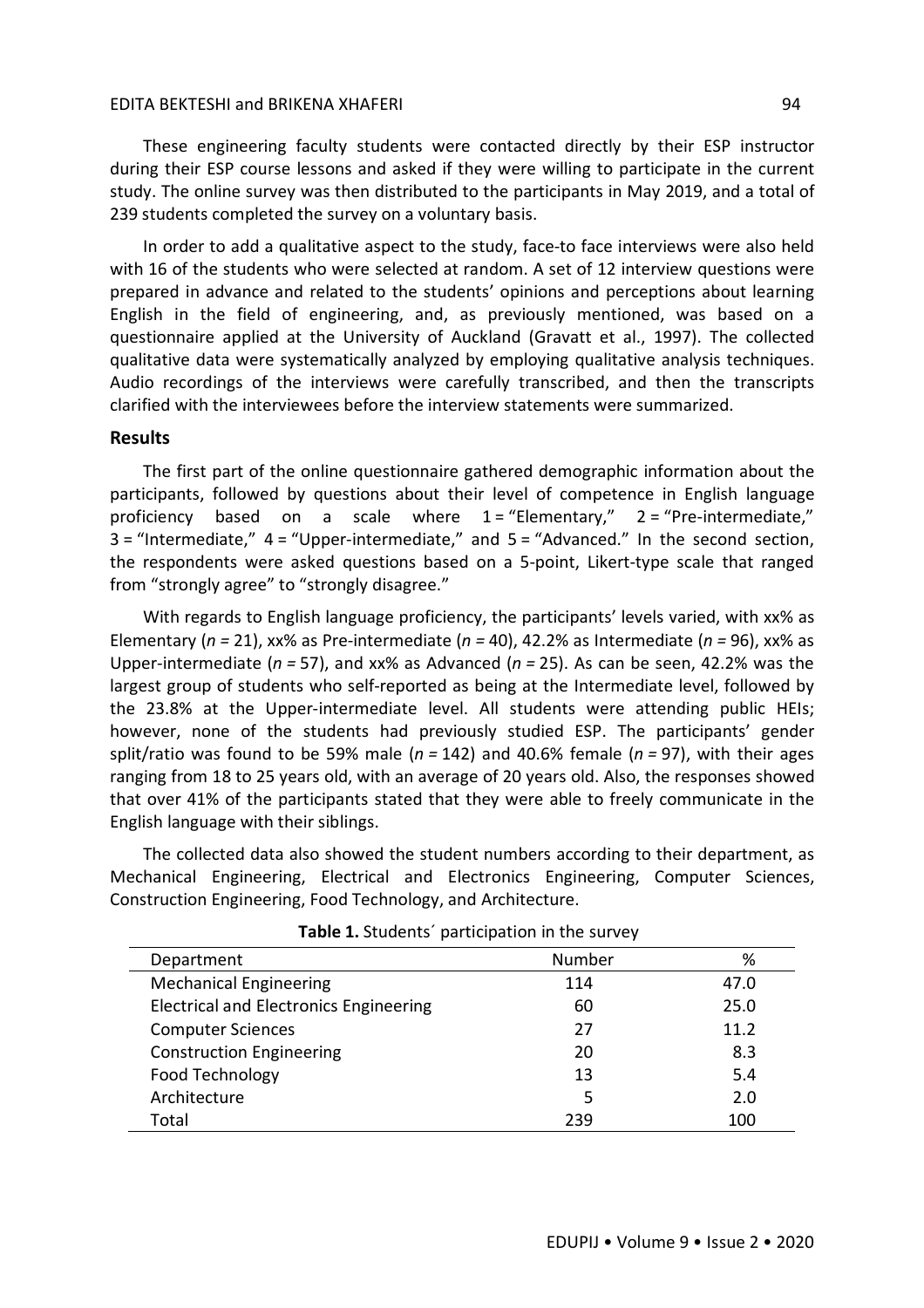As seen from the results, participants from all five language proficiency levels, i.e., Elementary, Pre-intermediate, Intermediate, Upper-intermediate, and Advanced agreed with the claim: "The topics in English language engage my interest." Cross tabulation analysis showed that out of the 239 participants, 48.5% "agreed" whilst 33.1% "strongly agreed" with the claim.

Similar responses were also seen for the other claim: "After the class, I always revise what we have just learned." Based on the results, the Elementary level students expressed greater interest in revising what they had learned. However, all students across the different language levels either "agreed" or "strongly agreed" that they revised their learning following their English classes. More precisely, Table 2 presents the Cross-tabulation Chi-Square test results of the participants' responses.

|                    | Value   | dt | Asymptotic Significance<br>$(2-sided)$ |
|--------------------|---------|----|----------------------------------------|
| Pearson Chi-Square | 12.065a | 16 | .739                                   |
| Likelihood Ratio   | 11.971  | 16 | .746                                   |
| No. of Valid Cases | 239     |    |                                        |

**Table 2.** Chi-Square Test – "After the class I always revise what we have just learned"

When analyzing the responses dealing with General English and English for Engineers, the responses are in line with the findings of Rackevičienė et al. (2019), who pointed out that general English and field-specific terminology is stressed as an essential requisite in today's professional communication. In the current study, students with self-reported lower levels of English language knowledge (i.e., Elementary and Pre-intermediate) showed more interest in General English, with 76.2% of students from the Elementary level and 70.0% of Preintermediate level students agreeing with this claim. However, students from the higher language proficiency levels reported a different story, with 53.2% of students from the Intermediate level, 49.2% from the Upper-intermediate level, and 52.0% from the Advanced level agreeing with this claim. This finding is explained through a Chi-Square Test, as shown in Table 3.

**Table 3.** Chi-square Test – "General English is more important than English for Engineers"

|                    |         |    | Asymptotic Significance |
|--------------------|---------|----|-------------------------|
|                    | Value   | df | $(2-sided)$             |
| Pearson Chi-Square | 21.221a | 16 | .17                     |
| Likelihood Ratio   | 17.043  | 16 | .383                    |
| N of Valid Cases   | 239     |    |                         |

Table 4 reports the One-way ANOVA Test findings according to the participants' responses to the following three claims: "The ESP has helped me improve my communicative skills," "I think that the English course is an engineering supporting material," and "The ESP is effectively utilized for my future job experience."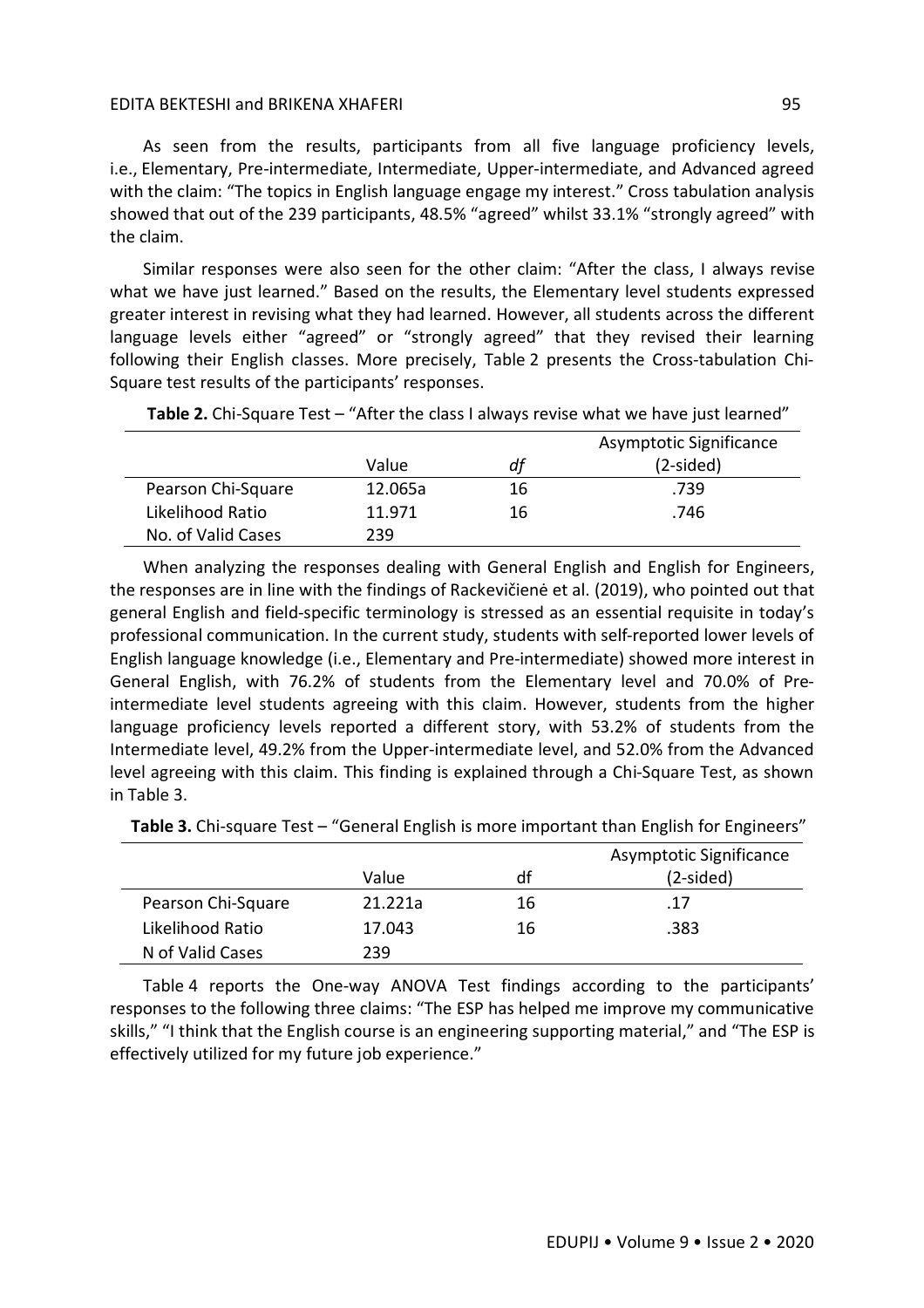| Table 4. One-way ANOVA Test                             |                          |                   |     |                |       |      |
|---------------------------------------------------------|--------------------------|-------------------|-----|----------------|-------|------|
| Claim                                                   |                          | Sum of<br>Squares | df  | Mean<br>Square | F     | Sig. |
| The ESP has helped                                      | <b>Between</b><br>Groups | 2.224             | 6   | .371           | 0.44  | .851 |
| me improve my<br>communicative skills                   | Within<br>Groups         | 191.16            | 227 | .842           |       |      |
|                                                         | Total                    | 193.385           | 233 |                |       |      |
| I think that the<br>English language                    | <b>Between</b><br>Groups | 2.391             | 6   | .399           | 0.707 | .644 |
| coursebook is an<br>engineering                         | Within<br>Groups         | 127.955           | 227 | .564           |       |      |
| supporting material                                     | Total                    | 130.346           | 233 |                |       |      |
| The ESP is                                              | <b>Between</b><br>Groups | 5.794             | 6   | .966           | 1.187 | .314 |
| effectively utilized<br>for my future job<br>experience | Within<br>Groups         | 184.668           | 227 | .814           |       |      |
|                                                         | Total                    | 190.462           | 233 |                |       |      |

Whereas cross tabulation for the items "The ESP has helped me improve my communicative skills" and "The ESP is effectively utilized for my future job experience" showed a strong positive correlation (*r* = .531, *p* < .05), the items "The ESP has helped me improve my communicative skills" and "I think that the English language coursebook is an engineering supplemental material" were found to be positively correlated (*r* = .417, *p* < .05). Similarly, the items "The ESP is effectively utilized for my future job experience" and "I think that the English language coursebook is an engineering supplemental material" were also found to correlate (*r* = .407, *p* < .05).

The majority of the responses indicate that ESP for engineers is a "must." This is shown in the item: "As an Engineer, English for Engineering is a 'must'," with 54.4% of the respondents who "strongly agreed" and 36% "agreed." Additionally, for the claim: "The English material is consistent with the 21st century´s engineering well-known facts," 54.8% of the respondents "agreed" and 21.8% "strongly agreed," reflecting the high level of books and topics offered to engineering students. This also corresponds to the item: "English classes make the students take specific learning steps about engineering." More positive opinions about ESP being seen as a ´must´, and more interesting books being made available reveals yet more positive opinion that ESP helps to further students' specific learning steps in engineering. Future engineers´ familiarity with specific professional vocabulary and their professional-level, user-friendly communication with their colleagues emphasizes the need for ESP courses the engineers of tomorrow.

Based on the described analytical procedures, the findings revealed that approximately 72% of the engineering students identified collaboration (Cheremissina & Riemer, 2001) as being an important factor in ESP learning. In addition, engineering students in Kosovo regard speaking skills, and collaboration as being of significant importance.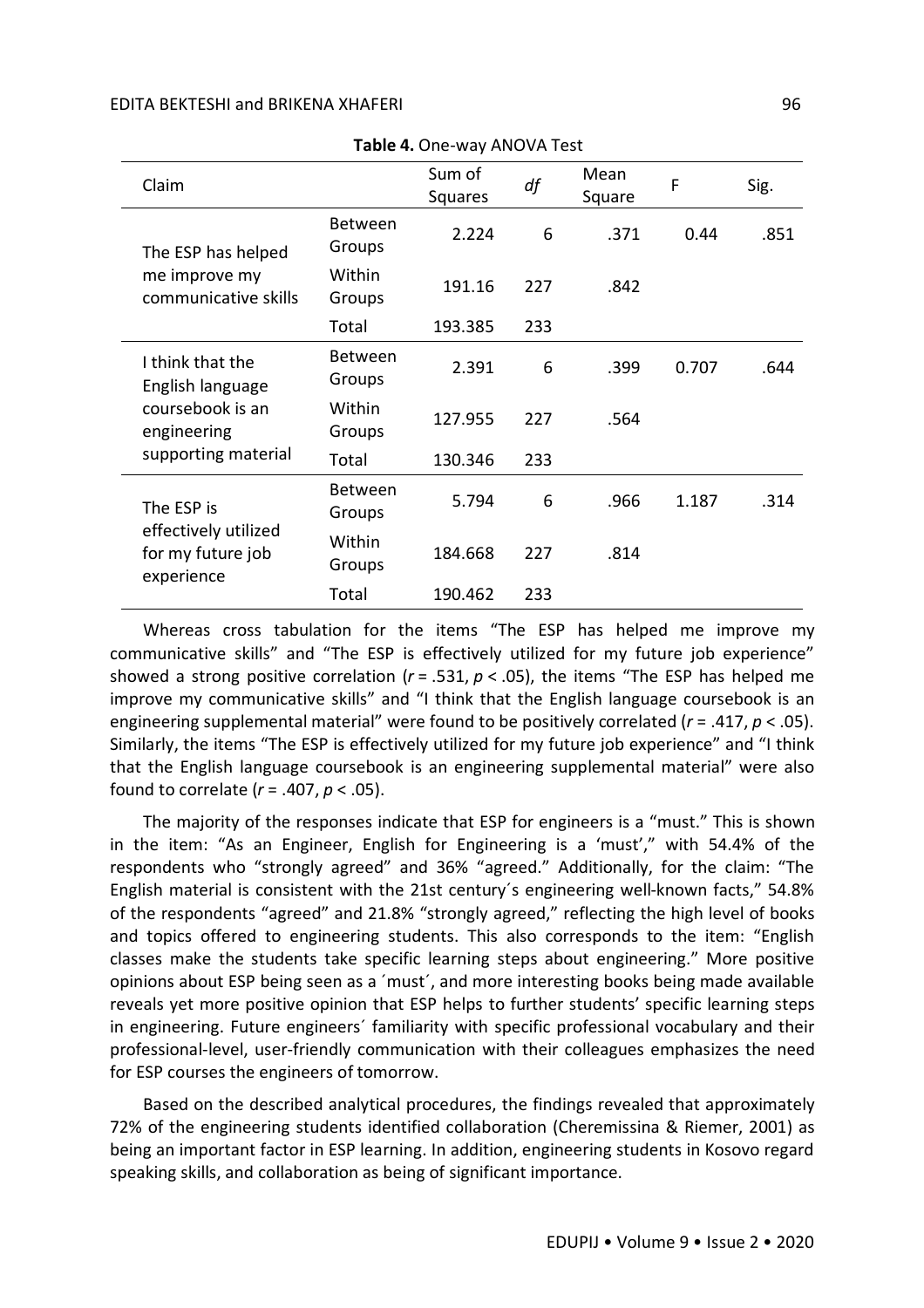| "In English classes I try to present the |        |      |
|------------------------------------------|--------|------|
| information to my friends"               | Number | %    |
| Agree                                    | 120    | 50.2 |
| <b>Disagree</b>                          | 16     | 6.6  |
| Neutral                                  | 48     | 20.0 |
| Strongly agree                           | 52     | 21.7 |
| Strongly disagree                        | 3      | 1.2  |
| Total                                    | 239    | 99.7 |

| Table 5. Students' collaboration |  |
|----------------------------------|--|
|----------------------------------|--|

These findings show a similar response to studies conducted in Spain and Austria (Arnó-Macià et al., 2020) and in Lithuania (Rackevičienė et al., 2019), i.e., that Kosovan students also perceive ESP as relevant for future academic and professional purposes, and that they were satisfied with the teaching. Primarily they pointed out that they wanted to improve their English language speaking skills in order to become more confident in their future engineering profession.

Additionally, one alarming response was to the item: "I am satisfied with the English level of the coursebook," in which 97 students "agreed" and 24 "strongly agreed", which shows that the teaching and learning material needs to be taken more seriously. Likewise, it relates to another item to which 175 students "agreed," which was: "The English material is consistent with the 21st century´s engineering well-known facts."

When compared the students´ level of proficiency and the appropriateness of the English coursebook, the findings (see Table 6) reveal that students from all five language proficiency levels showed higher percentages for "agree" and "strongly agree."

| Proficiency  |                  | <b>Strongly</b><br><b>Disagree</b> | <b>Disagree</b> | Neutral        | Agree          | Strongly<br>Agree | Total |
|--------------|------------------|------------------------------------|-----------------|----------------|----------------|-------------------|-------|
| Elementary   | f                | 0                                  | $\overline{2}$  | 8              | $\overline{7}$ | 4                 | 21    |
|              | %                | 0.0                                | 9.5             | 38.1           | 33.3           | 19.0              | 100   |
| Pre-         | $\boldsymbol{f}$ | 0                                  | 3               | 15             | 20             | $\overline{2}$    | 40    |
| Intermediate | $\%$             | 0.0                                | 7.5             | 37.5           | 50.0           | 5.0               | 100   |
| Intermediate | $\int$           | 0                                  | 4               | 47             | 37             | 8                 | 96    |
|              | %                | 0.0                                | 4.2             | 49.0           | 38.5           | 8.3               | 100   |
| Upper-       | $\boldsymbol{f}$ | $\overline{2}$                     | 3               | 22             | 24             | 6                 | 57    |
| Intermediate | %                | 3.5                                | 5.3             | 38.6           | 42.1           | 10.5              | 100   |
| Advanced     | $\overline{f}$   | $\mathbf{1}$                       | $\overline{4}$  | $\overline{7}$ | 9              | $\overline{4}$    | 25    |
|              | %                | 4.0                                | 16.0            | 28.0           | 36.0           | 16.0              | 100   |
| Total        | f                | 3                                  | 16              | 99             | 97             | 24                | 239   |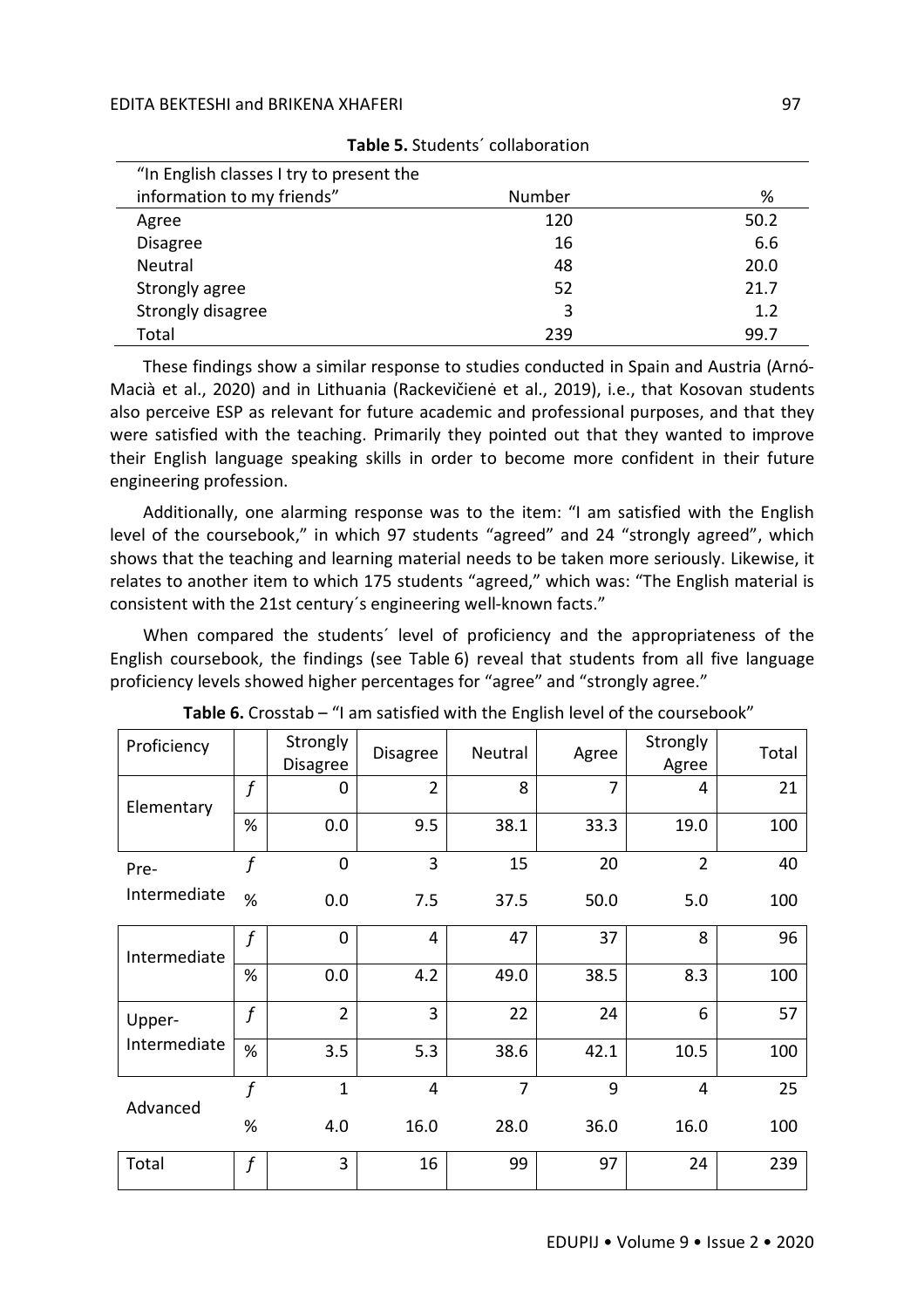| $\sim$<br>%<br>-<br>$\overline{\phantom{a}}$<br>11<br>$\overline{\phantom{0}}$<br>40<br>.<br>70.U<br>∸.J<br>v., | $\sim$<br>100 <sub>1</sub><br>$\sim$<br>10.0 |
|-----------------------------------------------------------------------------------------------------------------|----------------------------------------------|
|-----------------------------------------------------------------------------------------------------------------|----------------------------------------------|

NOTE. "&" = % within Level of English Proficiency

The findings also revealed that students across all levels of English proficiency reportedly benefit from the ESP classes, although the Pre-intermediate level students lead the table, with 55% having either "agreed" or "strongly agreed." On the other side, the Advanced and Elementary level students showed almost the same percentage, with 52% for Advanced and 52.3% for Elementary, which suggests that the Advanced level of students are satisfied, although, as previously mentioned, they stated needing less revision time. However, whilst the Elementary level group were satisfied, they conducted more revision following their classes (as shown in Table 2). This suggests the need for additional ESP teaching materials (Cheremissina & Riemer, 2001), greater modification to the existing teaching materials, as well as increased adaptation, which should all be based according to the students´ various needs and deficiencies. Any new or modified ESP teaching material should fit all students´ deficiencies, aspiring to elicit greater satisfaction of learners whilst they learn professional English. This suggests that students should take part in the decisionmaking process, even when choosing the right type and content of teaching and learning materials (Gözüyeşil, 2014).

| Proficiency  |                  | Strongly         | <b>Disagree</b> | Neutral        | Agree          | Strongly       |       |
|--------------|------------------|------------------|-----------------|----------------|----------------|----------------|-------|
|              |                  | <b>Disagree</b>  |                 |                |                | Agree          | Total |
| Elementary   | $\boldsymbol{f}$ | $\overline{2}$   | $\overline{2}$  | $\overline{4}$ | 9              | $\overline{4}$ | 21    |
|              | %                | 9.5              | 9.5             | 19.0           | 42.9           | 19.0           | 100   |
| Pre-         | $\mathbf f$      | $\overline{2}$   | $\overline{2}$  | 16             | 19             | $\mathbf{1}$   | 40    |
| Intermediate | $\%$             | 5.0              | 5.0             | 40.0           | 47.5           | 2.5            | 100   |
| Intermediate | $\int$           | $\mathbf{1}$     | 5               | 35             | 39             | 16             | 96    |
|              | %                | 1.0              | 5.2             | 36.5           | 40.6           | 16.7           | 100   |
| Upper-       | $\mathbf f$      | $\mathbf{1}$     | $\mathbf{1}$    | 13             | 28             | 14             | 57    |
| Intermediate | $\%$             | 1.8              | 1.8             | 22.8           | 49.1           | 24.6           | 100   |
| Advanced     | $\int$           | $\boldsymbol{0}$ | $\mathbf{1}$    | $\overline{7}$ | $\overline{7}$ | 10             | 25    |
|              | $\%$             | 0.0              | 4.0             | 28.0           | 28.0           | 40.0           | 100   |
| Total        | $\mathbf f$      | 6                | 11              | 75             | 102            | 45             | 239   |
|              | $\%$             | 2.5              | 4.6             | 31.4           | 42.7           | 18.8           | 100   |

| Table 7. Crosstab – "The ESP has helped me improve my communicative skills" |  |  |
|-----------------------------------------------------------------------------|--|--|
|-----------------------------------------------------------------------------|--|--|

NOTE. "&" = % within Level of English Proficiency

Although there are certain limitations to the current teaching material, the results in Table 7 show that communicative skills have improved due to the ESP classes. The group of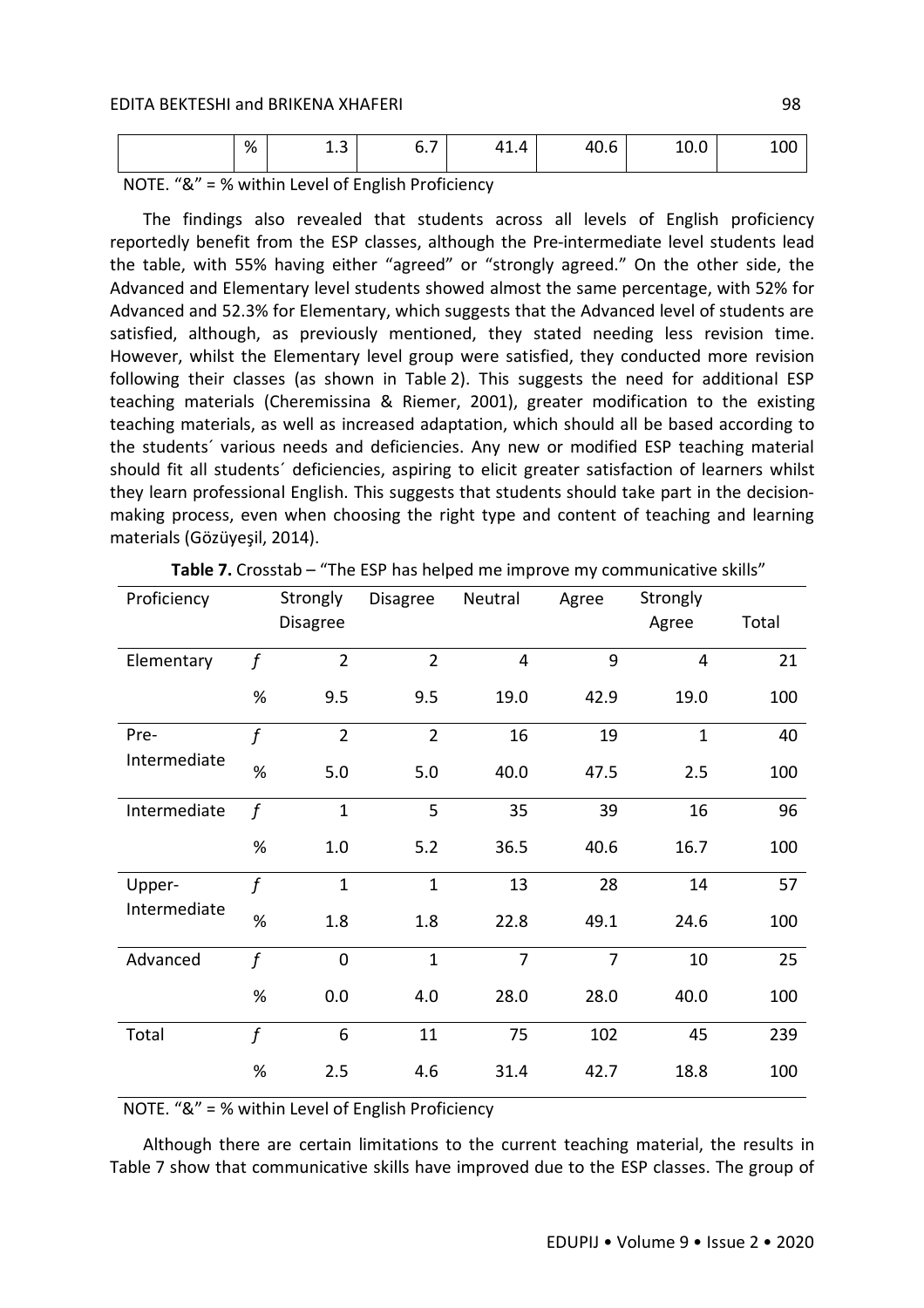students who agreed the most that their communicative skills had improved were from the Upper-intermediate level students, with 73.7% stating that they either "agreed" (49.1%) or "strongly agreed" (24.6%). However, students from the other proficiency levels were not left behind. Those from the Intermediate level were also satisfied with their new communicative skills, whereas those from the Advanced level was the group least satisfied with their communicative skills following their ESP classes. These results suggest that certain changes should be applied to the classroom management settings, i.e., the division of the group based on their levels of language proficiency, in which each group would be able to address different topics and communicate at a more appropriate level to that of the group.

Additionally, 16 students were interviewed face-to-face, and responded to preset interviews questions as shown in Table 8. The interviewees were three students from Electrical Engineering, seven from Mechanical engineering, four from Computing, one from Architecture, and one student from Food Technology.

| Interview questions                                                                |
|------------------------------------------------------------------------------------|
| What is your department?                                                           |
| What is the proficiency level of your English?                                     |
| What would you like to change in the ESP classes?                                  |
| What are the main difficulties you faced in the ESP classes?                       |
| Is the ESP coursebook appropriate for you?                                         |
| What are you most interested in: learning more professional vocabulary, or general |
| English? Explain why.                                                              |
| Do you collaborate with your colleagues in ESP classes? Explain why.               |
| Why are you learning ESP?                                                          |
| Do you use other learning material? Explain why.                                   |
| How do you learn best?                                                             |
| Do you agree that communicative competencies (in English) are crucial for          |
| engineers?                                                                         |

**Table 8.** Interview questions

Based on the responses, it was revealed that the students sometimes experienced difficulties in understanding the engineering topics and wanted to see more participation in terms of speaking English. In total, 11 of the students stated there being a need for smaller class sizes, whereas 14 of the students pointed to the need to establish smaller groups based on their English language proficiency level, which may relate to 10 of the students reporting their hesitation to public speaking, as mentioned in their respective interviews, in addition to 121 students either having "agreed" (*n =* 85) or "strongly agreed" (*n* = 38). However, a large number of neutral responses (*n* = 85) classifies this question as somewhat problematic and which requires further investigation. These results call for ESP-related needs analysis, as well as changes or additions to the teaching materials, and for teaching methods that aim to include greater time focused on verbal speaking skills. Amongst these, nine of the students pointed out that frequent active participation in lessons was seen as the most important factor in furthering their language learning, and that, as students, they need encouragement to question or express themselves openly in the classroom without undue anxiety. As such, ESP, in its holistic sense, refers to the professional interaction between future engineers. It should therefore be related more to the effective usage of coursebooks that include engineering topics of interest to the student population (Rackevičienė et al., 2019), and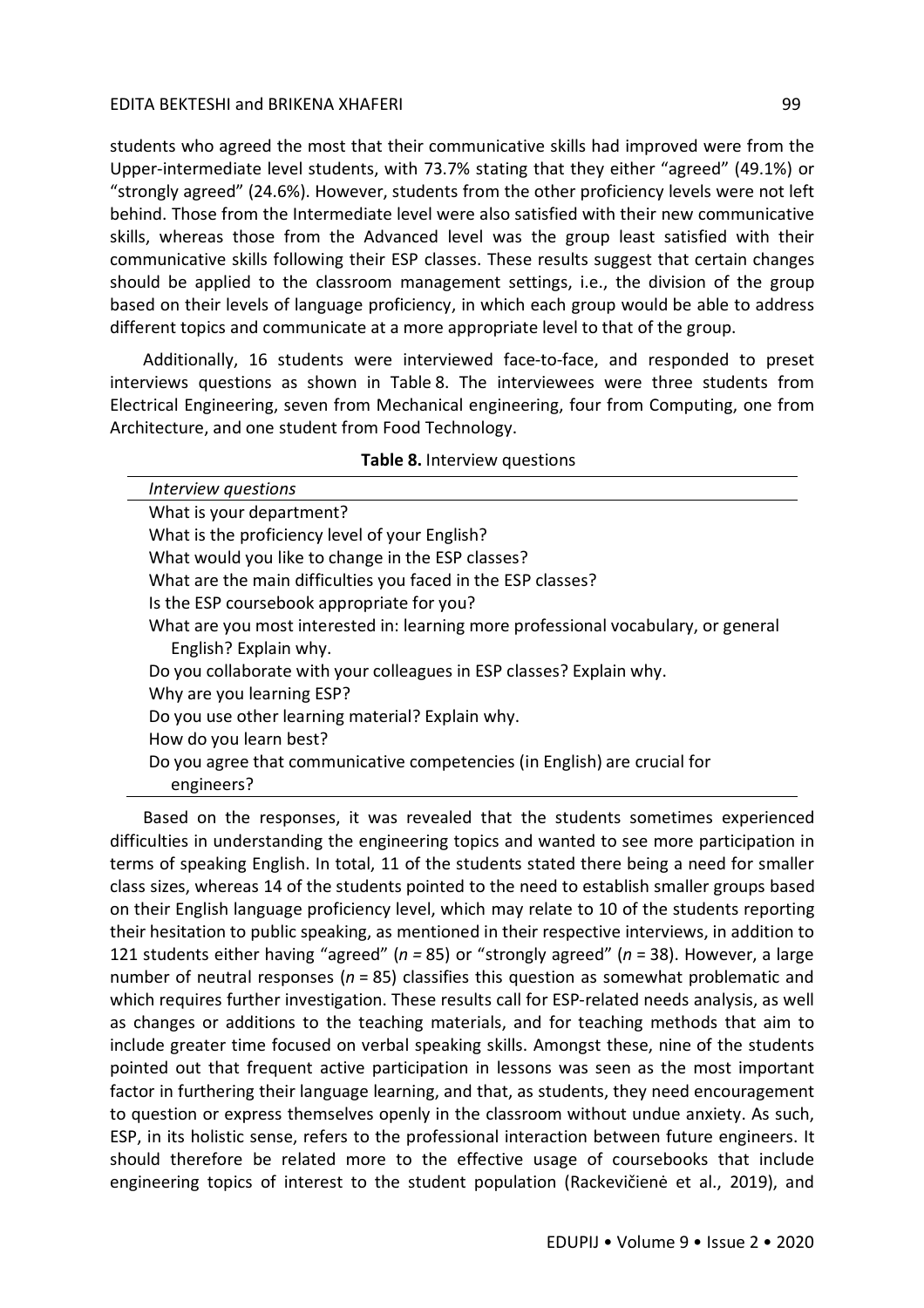thereby lead to their future professional knowledge. This approach would help future students to respond to different verbal and linguistic engineering problems pertinent to their field of engineering.

From the overall results of the online questionnaire and the interviews conducted in the current study, it can be concluded that ESP learning in HEIs is based on aspects of context; that is, appropriateness of the study topics to in order to be more interesting to engineering students, engineering-related communicative skills, and learning outcomes based on future students´ engineering employment opportunities. However, since there exists various different levels of language proficiency among the student population, the teaching focus should be addressed according to the (revised) teaching material. Materials need to be refined in order to fulfill the students´ needs to communicate with confidence in the engineering field.

### **Conclusion**

Based on the results of the current study, the importance of learning a foreign language is clear, and that learning through ESP at HEIs in Kosovo needs to be undertaken in accordance with the students' needs and expectations. However, for the purpose of supporting ESP learning at the HE level based on students´ proficiency level in English, instructors need to consider various factors when dealing with the diversity of students in their classes.

It is therefore considered essential for L2 teachers to offer students adequate exposure to ESP materials that utilize the most appropriate approaches to teaching ESP (Bekteshi, 2017). Failure to do so results in a disservice towards the students. The students also need to be taught based on a collaborative teaching approach (Little & Dieker, 2009; Rackevičienė et al., 2019) in ESP courses, as such skills will help them to understand professional authentic vocabulary and aid them in discovering professional language patterns in preparation for their future professional lives.

The engineering students' perception regarding professional vocabulary, the selection of engineering topics, and their modification and adoption in the classroom should be based on the students' language knowledge as a group, and the instructors' teaching skills need to be adapted to deliver courses in a more interactive learning environment. The current study suggests that ESP course development requires two equal parties, instructors and students. Being immersed in a specific vocabulary type would assist the students in developing professional skills in a more global context, particularly for students seeking to engage in professional sustained L2 with their student peers. The students can then be able to broaden their understanding of ESP vocabulary as well as to assist the L2 teachers in course development, meaning that the emphasis should be on the topics and methods that are deemed appropriate for each particular area or field of engineering.

The most mentioned reasons for learning and using ESP in the engineering field was that L2 learners need to grasp ESP for the purposes of seeking employment, for job promotion prospects, or for their general professional development. The fact that ESP in engineering courses almost exclusively exists within Engineering degrees, i.e., in Engineering courses which focus on engineering topics, indicates that ESP in Kosovan HEIs is not currently exploited to its full potential, and that additional teaching material should be created and implemented so that instructors can be more proactive in exploring innovative ways and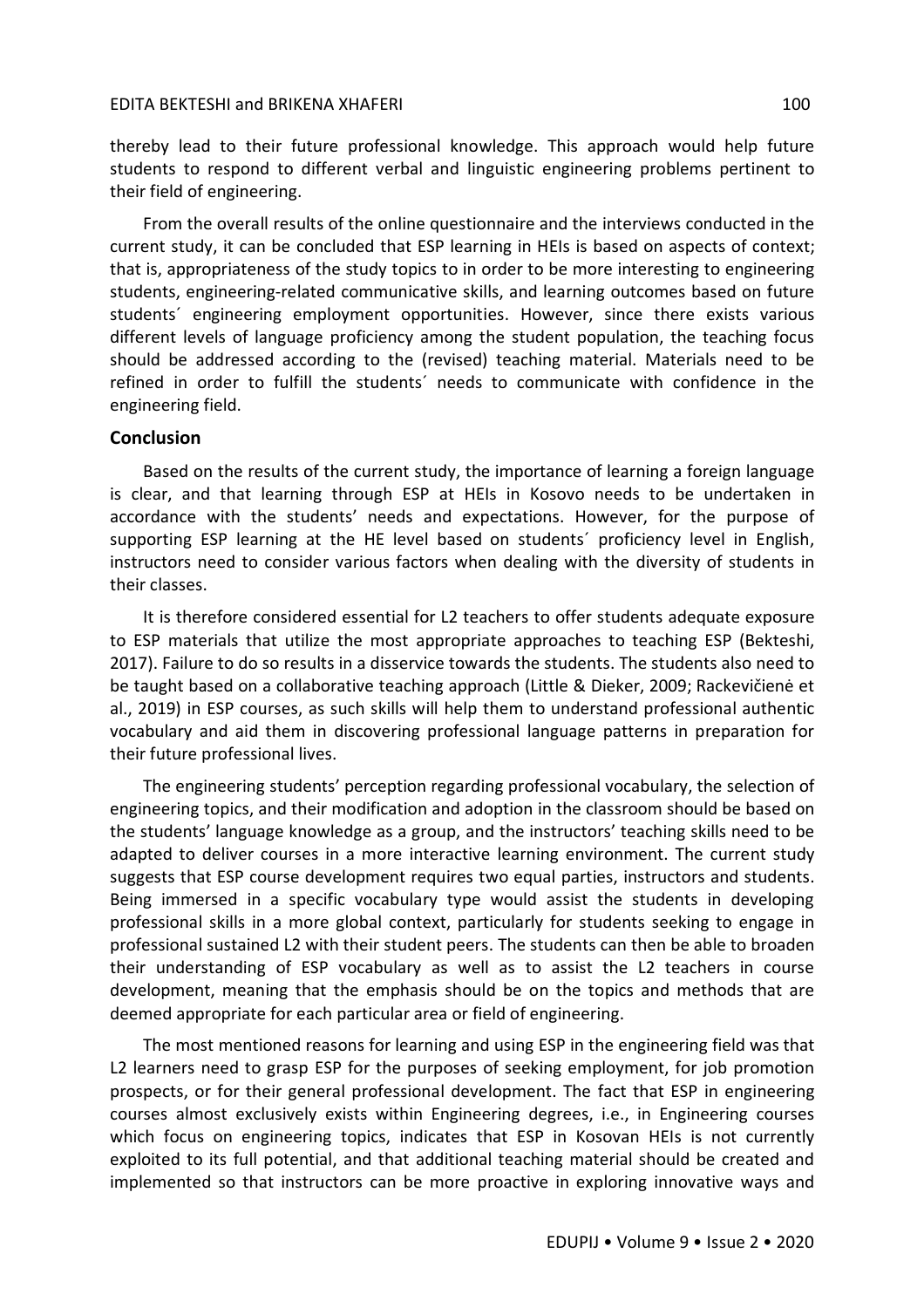methodologies in the field (Rackevičienė et al., 2019). As such, future studies should look at ESP courses from the international context in greater detail. In this way it would be possible to understand how these international ESP courses may contribute to further developing ESP learning in the Kosovan HE context, and promoting ESP as an important and preferred course across a wider field of study areas.

# **Notes**

Corresponding author: BRIKENA XHAFERI

# **References**

- Arnó-Macià, E., Aguilar-Pérez, M., & Tatzl, D. (2020). Engineering students' perceptions of the role of ESP courses in internationalized universities. *English for Specific Purposes*, *58*, 58-74.
- Arnó-Macià, E., & Mancho-Barés, G. (2015). The role of content and language in content and language integrated learning (CLIL) at university: Challenges and implications for ESP. *English for Specific Purposes, 37*, 63-73.
- Bekteshi, E. (2017). The 'Four Cs' Collaboration, Communication, Critical Thinking and Creativity at the Faculty of Arts (FLUP), University of Porto, Porto, Portugal. *Journal of International Social Study, 10*(50), 56-62.
- Brown, H. D. (2000). *Teaching by principles (2nd ed.).* London, United Kingdom: Longman.
- Cheremissina, I. A., & Riemer, M. J. (2001). English for Specific Purposes in engineering education at the Tomsk Polytechnic University. In Z. J. Pudlowski & R. Cwilewicz (Eds.), *Seminar proceedings : 5th Baltic Region Seminar on Engineering Education, Gdynia Maritime Academy, Gdynia, Poland* (pp. 57-60). Clayton, Victoria, Australia: UNESCO International Centre for Engineering Education.
- Gablasova, D. (2015). Learning technical words through L1 and L2: Completeness and accuracy of word meanings. *English for Specific Purposes, 39*, 62-74.
- Ginting, S. (2017). The Importance of Opening Moves in Classroom Interaction. *Advances in Language and Literary Studies, 8*(6), 7-11.
- Gözüyeşil, E. (2014). An Analysis of Engineering Students` English Language Needs. *Procedia-Social and Behavioral Sciences, 116*, 4182-4186.
- Gravatt, B. D., Richards, J. C., & Lewis, M. N. (1997). *Language needs in tertiary studies*. Occasional Study Number 10. Auckland, New Zealand: University of Auckland Institute of Language Teaching and Learning.
- Gupta, D. (2013). Teaching English to Engineering Students in India. *English for Specific Purposes World, 14*(39). Retrieved from: http://www.espworld.info/Articles 39/39 Gupta.pdf
- Little, M. E., & Dieker, L. (2009). Coteaching: Two are better than one. *Principal Leadership, 9*(8), 42-46.
- Nilsson, S. (2017). Employability, employment and the establishment of higher education graduates in the labour market. In M. Tomlinson & L. Holmes (Eds.), *Graduate Employability In Context* (pp. 65-85). Basel, Switzerland: Springer Nature.
- Nunan, D. (1999). *Second Language Teaching and Learning*. Boston, MA: Heinle & Heinle.
- Rackevičienė, S., Janulevičienė, V., & Mockienė, L. (2019). English for specific purposes and the second foreign language: reaching beyond language training in philology study